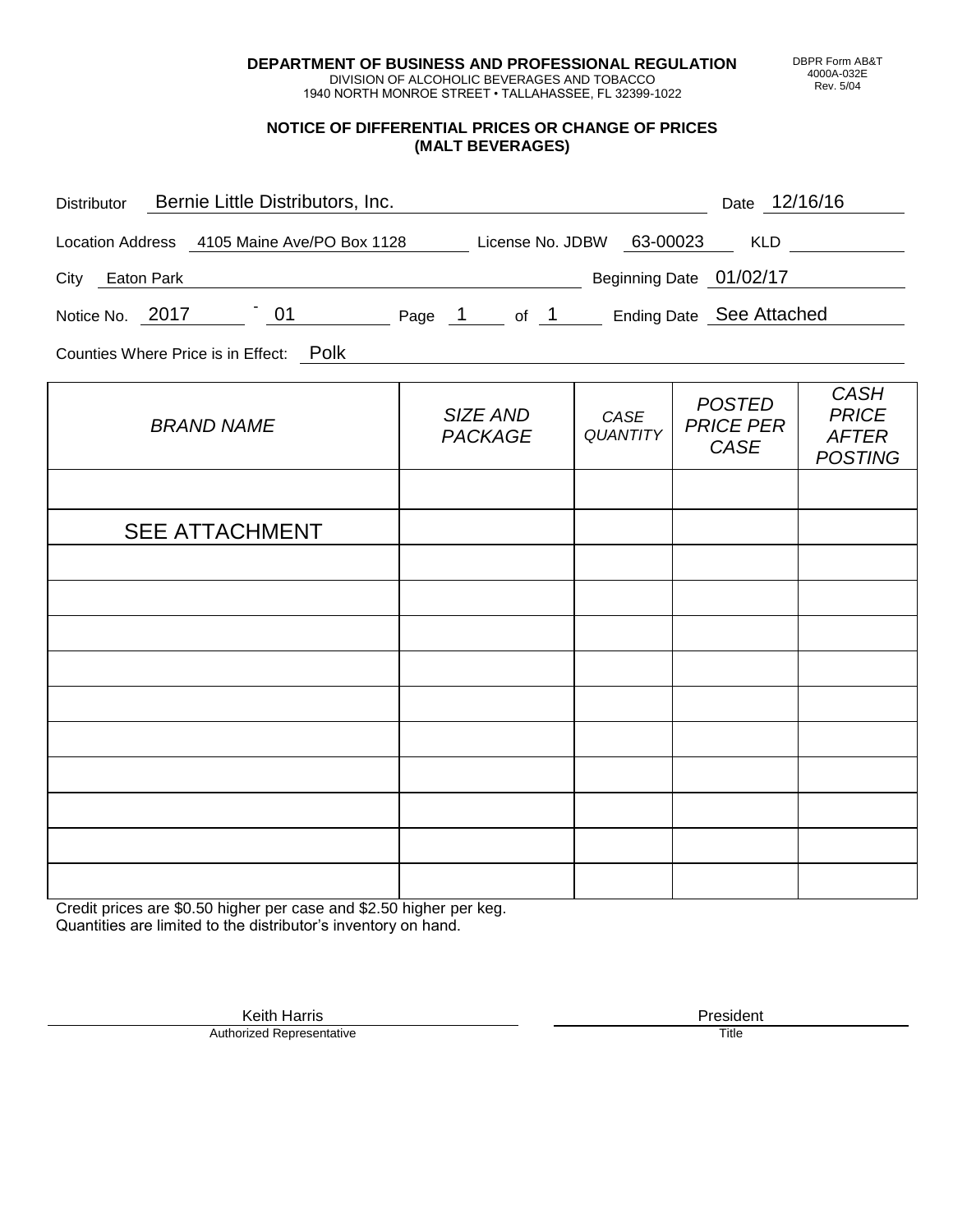|                                                                 |                         |              |             | Posted  | Frontline |           |            |         |
|-----------------------------------------------------------------|-------------------------|--------------|-------------|---------|-----------|-----------|------------|---------|
| <b>Brands</b>                                                   | Package                 | <b>Start</b> | <b>Stop</b> | Price   | Price     | Qty       | Premise    | Comment |
| Bud, Bud Lt                                                     | 24/8oz Can              | 01/02/17     | 03/04/17    | \$11.40 | \$13.25   | $20+$     | Off        |         |
|                                                                 |                         |              |             |         |           |           |            |         |
| Bud & Bud Lt                                                    | 24/8oz Can 2/12         | 01/02/17     | 03/04/17    | \$13.10 | \$13.60   | $5-19$    | Off        |         |
| Bud & Bud Lt                                                    | 24/8oz Can 2/12         | 01/02/17     | 03/04/17    | \$12.20 | \$13.60   | $20+$     | Off        |         |
|                                                                 |                         |              |             |         |           |           |            |         |
| Michelob Ultra                                                  | 24/8oz Can 2/12         | 01/02/17     | 03/04/17    | \$13.50 | \$14.45   | $5-19$    | Off        |         |
| Michelob Ultra                                                  | 24/8oz Can 2/12         | 01/02/17     | 03/04/17    | \$12.20 | \$14.45   | $20+$     | Off        |         |
|                                                                 |                         |              |             |         |           |           |            |         |
| Michelob Ultra                                                  | 24/8oz Can              | 01/02/17     | 03/04/17    | \$12.70 | \$14.35   | $5-19$    | Off        |         |
| Michelob Ultra                                                  | 24/8oz Can              | 01/02/17     | 03/04/17    | \$11.40 | \$14.35   | $20+$     | Off        |         |
| Brands & Packages above may be mixed and matched to achieve qty |                         |              |             |         |           |           |            |         |
|                                                                 |                         |              |             |         |           |           |            |         |
| Bud, Bud Lt                                                     | 24/8oz Can              | 03/06/17     | 04/01/17    | \$11.40 | \$13.25   | $20+$     | Off        |         |
|                                                                 |                         |              |             |         |           |           |            |         |
| Bud & Bud Lt                                                    | 24/8oz Can 2/12         | 03/06/17     | 04/01/17    | \$13.10 | \$13.60   | $5-9$     | Off        |         |
| Bud & Bud Lt                                                    | 24/8oz Can 2/12         | 03/06/17     | 04/01/17    | \$11.70 | \$13.60   | $10+$     | Off        |         |
|                                                                 |                         |              |             |         |           |           |            |         |
| Michelob Ultra                                                  | 24/8oz Can 2/12         | 03/06/17     | 04/01/17    | \$13.50 | \$14.45   | $5-19$    | Off        |         |
| Michelob Ultra                                                  | 24/8oz Can 2/12         | 03/06/17     | 04/01/17    | \$12.20 | \$14.45   | $20+$     | Off        |         |
| Michelob Ultra                                                  | 24/8oz Can              | 03/06/17     | 04/01/17    | \$12.70 | \$14.35   | $5-19$    | Off        |         |
|                                                                 |                         |              |             |         |           |           |            |         |
| Michelob Ultra                                                  | 24/8oz Can              | 03/06/17     | 04/01/17    | \$11.40 | \$14.35   | $20+$     | Off        |         |
| Brands & Packages above may be mixed and matched to achieve qty |                         |              |             |         |           |           |            |         |
| Bud, Bud Lt, Select, Select 55                                  | 24/12oz Can/LNR 4/6     | 01/02/17     | 04/01/17    | \$21.60 | \$23.80   | $10+$     | Off        |         |
|                                                                 |                         |              |             |         |           |           |            |         |
| Mich, Mich Lt, AmberBock, Ultra, Ultra Lime, Ultra              |                         |              |             |         |           |           |            |         |
| Amber                                                           | 24/12oz LNNR 4/6        | 01/02/17     | 04/01/17    | \$21.60 | \$24.55   | $10+$     | Off        |         |
|                                                                 |                         |              |             |         |           |           |            |         |
| Brands & Packages above may be mixed and matched to achieve qty |                         |              |             |         |           |           |            |         |
|                                                                 |                         |              |             |         |           |           |            |         |
| Bud, Bud Lt                                                     | 24/16oz Can 6/4         | 01/02/17     | 04/01/17    | \$22.65 | \$25.65   | $5+$      | On & Off   |         |
| Brands & Packages above may be mixed and matched to achieve qty |                         |              |             |         |           |           |            |         |
|                                                                 |                         |              |             |         |           |           |            |         |
| Bud, Bud Lt                                                     | 24/16oz Can             | 01/02/17     | 04/01/17    | \$20.90 | \$27.60   | $30+$     | Off        |         |
| Brands & Packages above may be mixed and matched to achieve qty |                         |              |             |         |           |           |            |         |
|                                                                 |                         |              |             |         |           |           |            |         |
| Bud, Bud Lt, Select & Select 55                                 | 18pk/12oz Can & LNNR    | 01/02/17     | 04/01/17    | \$14.80 | \$16.90   | $20+$     | Off        |         |
| Brands & Packages above may be mixed and matched to achieve qty |                         |              |             |         |           |           |            |         |
|                                                                 |                         |              |             |         |           |           |            |         |
| Bud, Bud Lt, Select & Select 55                                 | 24/12oz LNNR 2/12       | 01/02/17     | 04/01/17    | \$21.55 | \$22.50   | $10+$     | ON         |         |
| Brands & Packages above may be mixed and matched to achieve qty |                         |              |             |         |           |           |            |         |
|                                                                 |                         |              |             |         |           |           |            |         |
| Bud, Bud Lt, Select & Select 55                                 | 24/12oz Can & LNNR 2/12 | 01/02/17     | 04/01/17    |         | \$22.50   | $10+$     | <b>OFF</b> |         |
|                                                                 |                         |              |             | \$21.55 |           |           |            |         |
| Brands & Packages above may be mixed and matched to achieve qty |                         |              |             |         |           |           |            |         |
|                                                                 |                         |              |             |         |           |           |            |         |
| Bud, Bud Lt, Select & Select 55                                 | 24/12oz Can             | 01/02/17     | 04/01/17    | \$20.75 | \$22.60   | 10-44     | Off        |         |
| Bud, Bud Lt, Select & Select 55                                 | $24/12$ oz Can          | 01/02/17     | 04/01/17    | \$19.75 | \$22.60   | $45+$     | Off        |         |
|                                                                 |                         |              |             |         |           |           |            |         |
| Bud, Bud Lt,                                                    | 24/12oz LNNR            | 01/02/17     | 04/01/17    | \$20.75 | \$22.60   | 10-44     | Off        |         |
| Bud, Bud Lt,                                                    | 24/12oz LNNR            | 01/02/17     | 04/01/17    | \$19.75 | \$22.60   | $45+$     | Off        |         |
|                                                                 |                         |              |             |         |           |           |            |         |
| <b>Bud Light Lime</b>                                           | 24/12oz LNNR/Can        | 01/02/17     | 04/01/17    | \$22.20 | \$24.10   | $10 - 44$ | Off        |         |
| <b>Bud Light Lime</b>                                           | 24/12oz LNNR/Can        | 01/02/17     | 04/01/17    | \$19.75 | \$24.10   | $45+$     | Off        |         |
|                                                                 |                         |              |             |         |           |           |            |         |
| Michelob Ultra                                                  | 24/12oz Can & LNNR      | 01/02/17     | 04/01/17    | \$22.20 | \$24.10   | 10-44     | Off        |         |
| Michelob Ultra                                                  | 24/12oz Can & LNNR      | 01/02/17     | 04/01/17    | \$20.70 | \$24.10   |           | Off        |         |
|                                                                 |                         |              |             |         |           | $45+$     |            |         |
| Brands & Packages above may be mixed and matched to achieve qty |                         |              |             |         |           |           |            |         |
| Bud. Bud Lt                                                     | 24/16oz CALNR           |              |             |         |           |           |            |         |
|                                                                 |                         | 01/02/17     | 04/01/17    | \$24.85 | \$28.50   | $98+$     | Off        |         |
| Brands & Packages above may be mixed and matched to achieve qty |                         |              |             |         |           |           |            |         |
|                                                                 |                         |              |             |         |           |           |            |         |
| Bud, Bud Lt                                                     | 20/16oz CALNR           | 01/02/17     | 02/04/17    | \$17.95 | \$23.00   | 33-131    | Off        |         |
| Bud, Bud Lt                                                     | 20/16oz CALNR           | 01/02/17     | 02/04/17    | \$17.45 | \$23.00   | $132+$    | Off        |         |
|                                                                 |                         |              |             |         |           |           |            |         |
| Bud, Bud Lt                                                     | 20/16oz CALNR           | 02/06/17     | 04/01/17    | \$19.75 | \$23.00   | $1 - 32$  | Off        |         |
| Bud, Bud Lt                                                     | 20/16oz CALNR           | 02/06/17     | 04/01/17    | \$17.95 | \$23.00   | $33+$     | Off        |         |
| Brands & Packages above may be mixed and matched to achieve qty |                         |              |             |         |           |           |            |         |
|                                                                 |                         |              |             |         |           |           |            |         |
| Bud, Bud Lt                                                     | 15/16oz ALNR/CALNR      | 01/02/17     | 04/01/17    | \$13.90 | \$17.25   | $15+$     | Off        |         |
| Brands & Packages above may be mixed and matched to achieve qty |                         |              |             |         |           |           |            |         |
|                                                                 |                         |              |             |         |           |           |            |         |
| Bud, Bud Lt                                                     | 15/16oz ALNR/CALNR      | 01/02/17     | 04/01/17    | \$13.80 | \$17.25   | $50+$     | ON         |         |
| Brands & Packages above may be mixed and matched to achieve qty |                         |              |             |         |           |           |            |         |
|                                                                 |                         |              |             |         |           |           |            |         |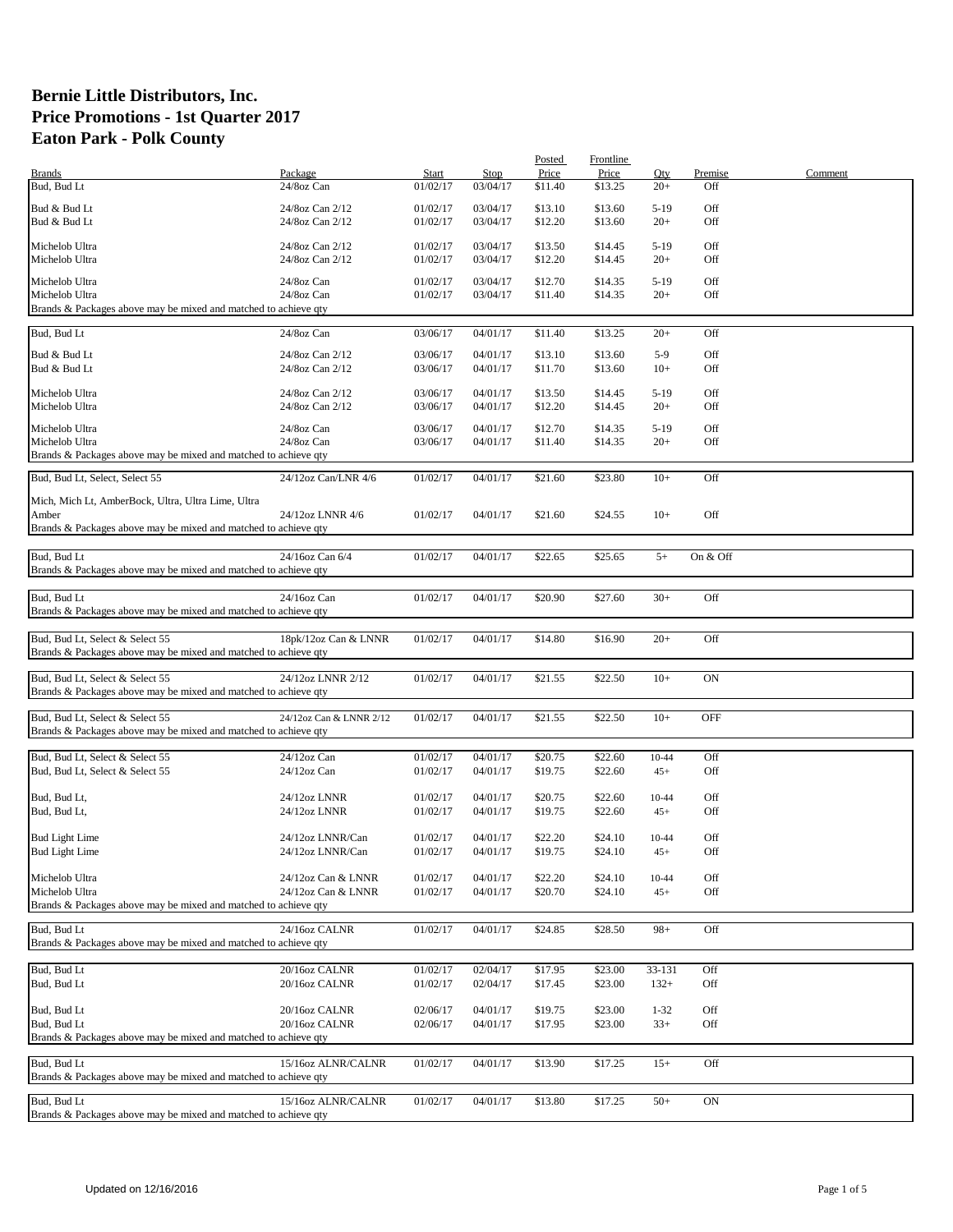|                                                                 |                        |          |          | Posted  | Frontline |           |         |         |
|-----------------------------------------------------------------|------------------------|----------|----------|---------|-----------|-----------|---------|---------|
| <b>Brands</b>                                                   | Package                | Start    | Stop     | Price   | Price     | Qty       | Premise | Comment |
| Bud, Bud Light                                                  | 20/16oz CALNR          | 01/02/17 | 04/01/17 | \$18.85 | \$23.00   | $1 - 143$ | On      |         |
| Bud, Bud Light                                                  | 20/16oz CALNR          | 01/02/17 | 04/01/17 | \$17.20 | \$23.00   | $144+$    | On      |         |
|                                                                 |                        |          |          |         |           |           |         |         |
| Bud, Bud Light, Select                                          | 24/16oz ALNR/CALNR     | 01/02/17 | 04/01/17 | \$23.00 | \$28.50   | $1-49$    | On      |         |
| Bud, Bud Light, Select                                          | 24/16oz ALNR/CALNR     | 01/02/17 | 04/01/17 | \$22.75 | \$28.50   | 50-143    | On      |         |
| Bud, Bud Light, Select                                          | 24/16oz ALNR/CALNR     | 01/02/17 | 04/01/17 | \$21.55 | \$28.50   | $144+$    | On      |         |
|                                                                 |                        |          |          |         |           |           |         |         |
|                                                                 |                        |          |          |         |           |           |         |         |
| <b>Bud Light Lime</b>                                           | 24/16oz ALNR 4/6       | 01/02/17 | 04/01/17 | \$27.65 | \$31.20   | $50+$     | On      |         |
| Michelob Ultra                                                  | 24/16oz ALNR           | 01/02/17 | 04/01/17 | \$27.65 | \$31.20   | $50+$     | On      |         |
| Michelob Ultra                                                  | 24/16oz CALNR          | 01/02/17 | 04/01/17 | \$35.85 | \$37.25   | $5-49$    | On      |         |
| Michelob Ultra                                                  | 24/16oz CALNR          | 01/02/17 | 04/01/17 | \$33.70 | \$37.25   | $50+$     | On      |         |
| Brands & Packages above may be mixed and matched to achieve qty |                        |          |          |         |           |           |         |         |
|                                                                 |                        |          |          |         |           |           |         |         |
| Oculto                                                          | 24/12oz LNNR 2/12      | 01/02/17 | 04/01/17 | \$26.65 | \$29.90   | $20+$     | Off     |         |
|                                                                 |                        |          |          |         |           |           |         |         |
| <b>BLL Mix a Rita</b>                                           | 18/8oz Can Loose       | 01/02/17 | 04/01/17 | \$16.55 | \$18.05   | $5+$      | Off     |         |
|                                                                 |                        |          |          |         |           |           |         |         |
| <b>BLL Mix a Rita</b>                                           | 24/8oz Can Loose       | 01/02/17 | 04/01/17 | \$22.05 | \$24.10   | $5 - 62$  | Off     |         |
| <b>BLL Mix a Rita</b>                                           | 24/8oz Can Loose       | 01/02/17 | 04/01/17 | \$21.05 | \$24.10   | $63+$     | Off     |         |
|                                                                 |                        |          |          |         |           |           |         |         |
| BL Lime, Platinum, Black Crown, Mich Lt & Ultra                 | 18/12oz LNNR/Cans      | 01/02/17 | 04/01/17 | \$16.95 | \$18.45   | $5 - 59$  | Off     |         |
| BL Lime, Platinum, Black Crown, Mich Lt & Ultra                 | 18/12oz LNNR/Cans      | 01/02/17 | 04/01/17 | \$15.85 | \$18.45   | $60+$     | Off     |         |
|                                                                 |                        |          |          |         |           |           |         |         |
| Brands & Packages above may be mixed and matched to achieve qty |                        |          |          |         |           |           |         |         |
|                                                                 |                        |          |          |         |           |           |         |         |
| <b>Land Shark</b>                                               | 24/12oz Cans/LNNR 2/12 | 01/02/17 | 04/01/17 | \$22.15 | \$24.10   | 56-111    | Off     |         |
| Land Shark                                                      | 24/12oz Cans/LNNR 2/12 | 01/02/17 | 04/01/17 | \$20.35 | \$24.10   | $112+$    | Off     |         |
| <b>Land Shark</b>                                               | 24/12oz LNNR 4/6       | 01/02/17 | 04/01/17 | \$21.60 | \$24.55   | 10-111    | Off     |         |
|                                                                 | 24/12oz LNNR 4/6       | 01/02/17 |          |         |           |           |         |         |
| Land Shark                                                      |                        |          | 04/01/17 | \$20.25 | \$24.55   | $112+$    | Off     |         |
|                                                                 |                        |          |          |         |           |           |         |         |
| Michelob Ultra                                                  | 24/16oz CALNR          | 01/02/17 | 04/01/17 | \$35.85 | \$37.25   | $5+$      | Off     |         |
| Mich, Mic Lt, Ultra, Ultra Amber, Amberbock & Ultra             |                        |          |          |         |           |           |         |         |
|                                                                 |                        |          |          |         |           |           |         |         |
| Lime Cactus                                                     | 24/12oz Can/LNNR 2/12  | 01/02/17 | 04/01/17 | \$23.90 | \$24.85   | $5+$      | Off     |         |
| Michelob Ultra                                                  | 24/16oz CALNR 3/8      | 01/02/17 | 04/01/17 | \$35.85 | \$37.25   | $5+$      | Off     |         |
| Brands & Packages above may be mixed and matched to achieve qty |                        |          |          |         |           |           |         |         |
| BL Lime, Platinum, Black Crown & Landshark                      | 24/12oz LNNR 2/12      | 01/02/17 |          |         | \$24.10   | $10+$     | ON      |         |
|                                                                 |                        |          | 04/01/17 | \$20.45 |           |           |         |         |
| BL Lime, Platinum & Landshark                                   | 24/12oz Cans 2/12      | 01/02/17 | 04/01/17 | \$20.45 | \$24.10   | $10+$     | ON      |         |
| Brands & Packages above may be mixed and matched to achieve qty |                        |          |          |         |           |           |         |         |
| BL Lime, Platinum & Black Crown                                 | 24/12oz Cans/LNNR 2/12 | 01/02/17 | 04/01/17 | \$23.15 | \$24.10   | $1+$      | Off     |         |
|                                                                 |                        |          |          |         |           |           |         |         |
|                                                                 |                        |          |          |         |           |           |         |         |
| BLL Rita Family (Lime, Straw, Mango, Raz, Seasonal)             | 24/8oz Can 2/12        | 01/02/17 | 04/01/17 | \$23.15 | \$24.10   | $1-6$     | Off     |         |
| BLL Rita Family (Lime, Straw, Mango, Raz, Seasonal)             | 24/8oz Can 2/12        | 01/02/17 | 04/01/17 | \$21.30 | \$24.10   | $7+$      | Off     |         |
| Brands & Packages above may be mixed and matched to achieve qty |                        |          |          |         |           |           |         |         |
|                                                                 |                        |          |          |         |           |           |         |         |
| Busch, Busch Lt, Nat Lt, Nat Ice & Rolling Rock                 | 24/12oz Can S/C        | 01/02/17 | 01/14/17 | \$15.35 | \$17.00   | $15+$     | Off     |         |
| Brands & Packages above may be mixed and matched to achieve qty |                        |          |          |         |           |           |         |         |
|                                                                 |                        |          |          |         |           |           |         |         |
| Natty Daddy                                                     | 24/12oz Can S/C        | 01/02/17 | 01/14/17 | \$14.35 | \$16.10   | $5+$      | Off     |         |
|                                                                 |                        |          |          |         |           |           |         |         |
| Busch, Busch Lt, Nat Lt, Nat Ice & Rolling Rock                 | 24/12oz Can S/C        | 01/16/17 | 04/29/17 | \$15.35 | \$17.00   | 15-76     | Off     |         |
| Busch, Busch Lt, Nat Lt, Nat Ice & Rolling Rock                 | 24/12oz Can S/C        | 01/16/17 | 04/29/17 | \$13.80 | \$17.00   | $77+$     | Off     |         |
|                                                                 |                        |          |          |         |           |           |         |         |
|                                                                 |                        |          |          |         |           |           |         |         |
| Natty Daddy                                                     | 24/12oz Can S/C        | 01/16/17 | 04/29/17 | \$14.35 | \$16.10   | $5 - 76$  | Off     |         |
| Natty Daddy                                                     | 24/12oz Can S/C        | 01/16/17 | 04/29/17 | \$13.80 | \$16.10   | $77+$     | Off     |         |
| Brands & Packages above may be mixed and matched to achieve qty |                        |          |          |         |           |           |         |         |
|                                                                 |                        |          |          |         |           |           |         |         |
| Busch, Busch Lt, Nat Lt, Nat Ice, Bud Ice, Rolling Rock         |                        |          |          |         |           |           |         |         |
| & Busch Ice                                                     | 18/12oz Cans/LNNR      | 01/02/17 | 04/01/17 | \$9.35  | \$12.40   | $40+$     | Off     |         |
| Brands & Packages above may be mixed and matched to achieve qty |                        |          |          |         |           |           |         |         |
|                                                                 |                        |          |          |         |           |           |         |         |
| King Cobra & High Gravity                                       | 24/16oz Can 6/4        | 01/02/17 | 04/01/17 | \$17.75 | \$19.55   | $5+$      | Off     |         |
| Brands & Packages above may be mixed and matched to achieve qty |                        |          |          |         |           |           |         |         |
|                                                                 |                        |          |          |         |           |           |         |         |
| Shock Top & Shock Top Sampler                                   | 24/12oz LNNR           | 01/02/17 | 04/01/17 | \$19.70 | \$27.75   | $56+$     | Off     |         |
| Brands & Packages above may be mixed and matched to achieve qty |                        |          |          |         |           |           |         |         |
|                                                                 |                        |          |          |         |           |           |         |         |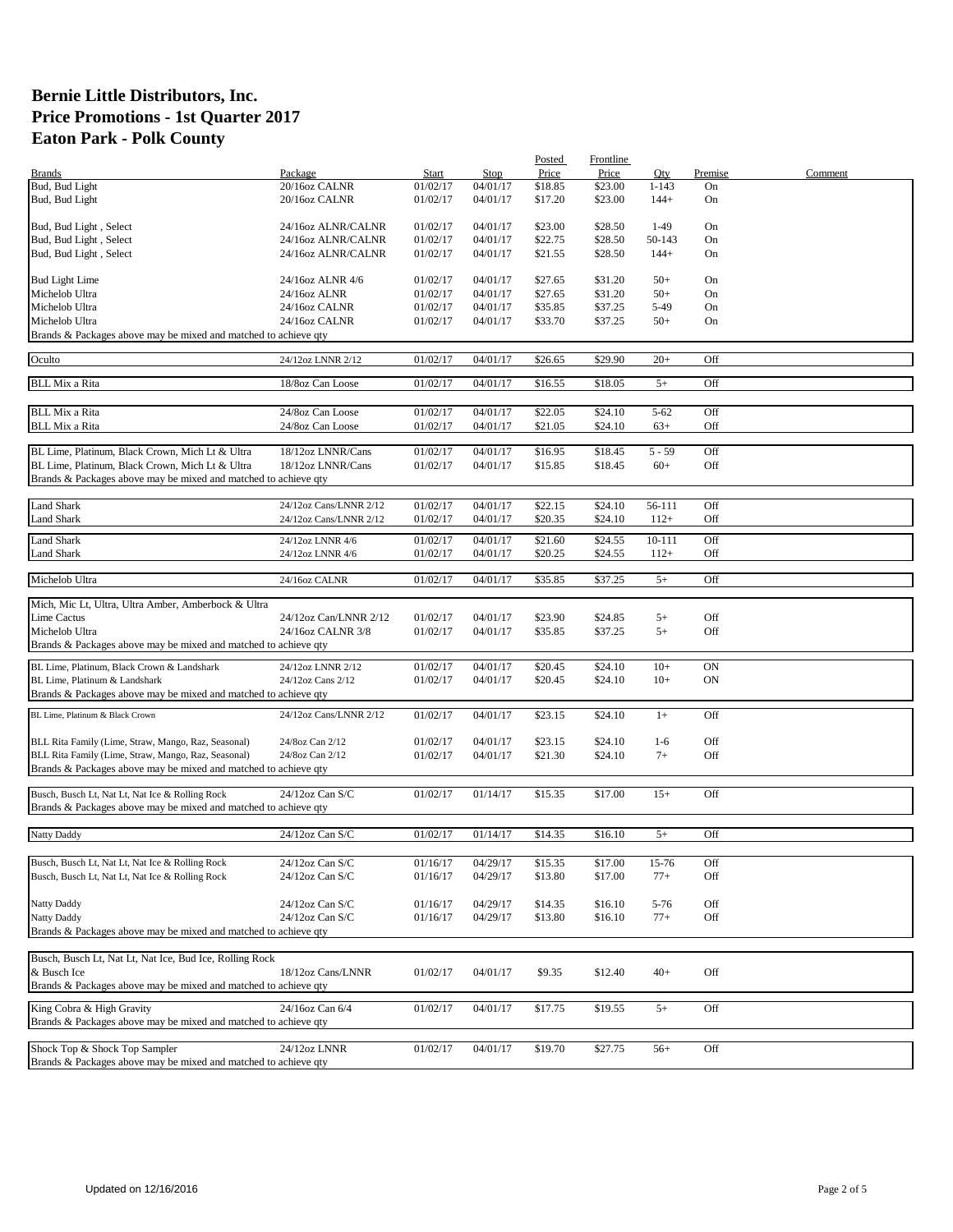|                                                                                                                      |                                    |                      |                         | Posted             | Frontline          |                  |                |         |
|----------------------------------------------------------------------------------------------------------------------|------------------------------------|----------------------|-------------------------|--------------------|--------------------|------------------|----------------|---------|
| <b>Brands</b><br>Shock Top & Shock Top Lemon                                                                         | Package<br>$15/12$ oz Can          | Start<br>01/02/17    | <b>Stop</b><br>04/01/17 | Price<br>\$13.65   | Price<br>\$15.25   | Qty<br>$50+$     | Premise<br>Off | Comment |
| Brands & Packages above may be mixed and matched to achieve qty                                                      |                                    |                      |                         |                    |                    |                  |                |         |
|                                                                                                                      |                                    |                      |                         |                    |                    |                  |                |         |
| Shock Top & Shock Top Lemon<br>Brands & Packages above may be mixed and matched to achieve qty                       | 30/12oz Can 2/15                   | 01/02/17             | 04/01/17                | \$25.70            | \$28.90            | $25+$            | Off            |         |
|                                                                                                                      |                                    |                      |                         |                    |                    |                  |                |         |
| Shock Top, Apple Wheat, Lemon, Pumpkin, Rasp, IPA, Winter                                                            |                                    |                      |                         |                    |                    |                  |                |         |
| Combo, Choc, Pretzel, Ginger<br>Shock Top, Apple Wheat, Lemon, Pumpkin, Rasp, IPA, Winter                            | 24/12oz LNNR 4/6                   | 01/02/17             | 04/01/17                | \$26.10            | \$27.75            | $20 - 55$        | Off            |         |
| Combo, Choc, Pretzel, Ginger                                                                                         | 24/12oz LNNR 4/6                   | 01/02/17             | 04/01/17                | \$25.10            | \$27.75            | 56-111           | Off            |         |
| Shock Top, Apple Wheat, Lemon, Pumpkin, Rasp, IPA, Winter<br>Combo, Choc, Pretzel, Ginger                            | 24/12oz LNNR 4/6                   | 01/02/17             | 04/01/17                | \$24.10            | \$27.75            | $112+$           | Off            |         |
| Brands & Packages above may be mixed and matched to achieve qty                                                      |                                    |                      |                         |                    |                    |                  |                |         |
| Wild Blue & Redbridge                                                                                                | 24/12oz LNNR 4/6                   | 01/02/17             | 04/01/17                | \$28.65            | \$29.35            | $28+$            | Off            |         |
| Brands & Packages above may be mixed and matched to achieve qty                                                      |                                    |                      |                         |                    |                    |                  |                |         |
|                                                                                                                      |                                    |                      |                         |                    |                    |                  |                |         |
| Kirin Ichiban & Kirin Light<br>Brands & Packages above may be mixed and matched to achieve qty                       | 24/12oz LNNR 4/6                   | 01/02/17             | 04/01/17                | \$23.50            | \$27.75            | $10+$            | Off            |         |
|                                                                                                                      |                                    |                      |                         |                    |                    |                  |                |         |
| Becks, Lt, Dark, Oktob, Sapphire, Becks NA & Bass                                                                    | 24/12oz LNNR 4/6                   | 01/02/17             | 04/01/17                | \$22.05            | \$24.55            | 56-111           | Off            |         |
| Becks, Lt, Dark, Oktob, Sapphire, Becks NA & Bass<br>Brands & Packages above may be mixed and matched to achieve qty | 24/12oz LNNR 4/6                   | 01/02/17             | 04/01/17                | \$19.80            | \$24.55            | $112+$           | Off            |         |
|                                                                                                                      |                                    |                      |                         |                    |                    |                  |                |         |
| Becks, Light, Dark, Oktoberfest, Sapphire & Bass<br>Becks, Light, Dark, Oktoberfest, Sapphire & Bass                 | 24/12oz LNNR/CAN 2/12              | 01/02/17<br>01/02/17 | 02/04/17<br>02/04/17    | \$20.35<br>\$19.80 | \$24.10<br>\$24.10 | 56-111<br>$112+$ | Off<br>Off     |         |
|                                                                                                                      | 24/12oz LNNR/CAN 2/12              |                      |                         |                    |                    |                  |                |         |
| Becks, Light, Dark, Oktoberfest, Sapphire & Bass                                                                     | 24/12oz LNNR/CAN 2/12              | 02/06/17             | 02/11/17                | \$19.20            | \$24.10            | $10+$            | Off            |         |
| Becks, Light, Dark, Oktoberfest, Sapphire & Bass                                                                     | 24/12oz LNNR/CAN 2/12              | 02/13/17             | 03/04/17                | \$20.35            | \$24.10            | 56-111           | Off            |         |
| Becks, Light, Dark, Oktoberfest, Sapphire & Bass                                                                     | 24/12oz LNNR/CAN 2/12              | 02/13/17             | 03/04/17                | \$19.80            | \$24.10            | $112+$           | Off            |         |
| Becks, Light, Dark, Oktoberfest, Sapphire & Bass                                                                     | 24/12oz LNNR/CAN 2/12              | 03/06/17             | 03/11/17                | \$19.20            | \$24.10            | $10+$            | Off            |         |
| Becks, Light, Dark, Oktoberfest, Sapphire & Bass                                                                     | 24/12oz LNNR/CAN 2/12              | 03/13/17             | 04/08/17                | \$20.35            | \$24.10            | 56-111           | Off            |         |
| Becks, Light, Dark, Oktoberfest, Sapphire & Bass                                                                     | 24/12oz LNNR/CAN 2/12              | 03/13/17             | 04/08/17                | \$19.80            | \$24.10            | $112+$           | Off            |         |
| Brands & Packages above may be mixed and matched to achieve qty                                                      |                                    |                      |                         |                    |                    |                  |                |         |
| Beck's, Sapphire, Black Crown, BL Lime, Platinum,                                                                    |                                    |                      |                         |                    |                    |                  |                |         |
| Michelob Ultra & Landshark                                                                                           | 24/16oz CAN 6/4                    | 01/02/17             | 04/01/17                | \$25.75            | \$28.00            | $1 - 2$          | Off            |         |
| Beck's, Sapphire, Black Crown, BL Lime, Platinum,                                                                    |                                    |                      |                         |                    |                    |                  |                |         |
| Michelob Ultra & Landshark                                                                                           | 24/16oz CAN 6/4                    | 01/02/17             | 04/01/17                | \$24.90            | \$28.00            | $3+$             | Off            |         |
| Shock Top, Apple, Lemon, Pumpkin, Shockolate &                                                                       |                                    |                      |                         |                    |                    |                  |                |         |
| <b>Twisted Pretzel</b>                                                                                               | 24/16oz CAN 6/4                    | 01/02/17             | 04/01/17                | \$29.80            | \$33.50            | $1 - 2$          | Off            |         |
| Shock Top, Apple, Lemon, Pumpkin, Shockolate &                                                                       |                                    |                      |                         |                    |                    |                  |                |         |
| <b>Twisted Pretzel</b>                                                                                               | 24/16oz CAN 6/4                    | 01/02/17             | 04/01/17                | \$24.90            | \$33.50            | $3+$             | Off            |         |
| Johnny Appleseed                                                                                                     | 24/16oz CAN 6/4                    | 01/02/17             | 04/01/17                | \$29.80            | \$31.95            | $1 - 2$          | Off            |         |
| Johnny Appleseed                                                                                                     | 24/16oz CAN 6/4                    | 01/02/17             | 04/01/17                | \$24.90            | \$31.95            | $3+$             | Off            |         |
|                                                                                                                      |                                    |                      |                         |                    |                    |                  |                |         |
| Goose 312, IPA, Green Line & Four Star Pilsner<br>Goose 312, IPA, Green Line & Four Star Pilsner                     | 24/16oz CAN 6/4<br>24/16oz CAN 6/4 | 01/02/17<br>01/02/17 | 04/01/17<br>04/01/17    | \$29.80<br>\$24.90 | \$31.95<br>\$31.95 | $1 - 2$<br>$3+$  | Off<br>Off     |         |
|                                                                                                                      |                                    |                      |                         |                    |                    |                  |                |         |
| Bud Chelada, Bud Lt Chelada                                                                                          | 24/16oz Can 6/4                    | 01/02/17             | 04/01/17                | \$29.80            | \$33.50            | $1+$             | Off            |         |
| Lime a Rita & Straw ber Rita Splash                                                                                  | 24/16oz CAN 4/6                    | 01/02/17             | 04/01/17                | \$29.80            | \$37.50            | $1+$             | Off            |         |
| BD Root Beer & Cherry Cola                                                                                           | 24/16oz CAN 4/6                    | 01/02/17             | 04/01/17                | \$29.80            | \$37.50            | $1+$             | Off            |         |
| BL Lime Rita Family & Oculto                                                                                         | 24/16oz CAN 6/4                    | 01/02/17             | 04/01/17                | \$29.80            | \$37.50            | $1+$             | Off            |         |
| Brands & Packages above may be mixed and matched to achieve qty                                                      |                                    |                      |                         |                    |                    |                  |                |         |
|                                                                                                                      |                                    |                      |                         |                    |                    |                  |                |         |
| Boddington's Pub                                                                                                     | 24/16oz CAN 6/4                    | 01/04/16             | 04/01/17                | \$39.15            | \$41.75            | $72+$            | Off            |         |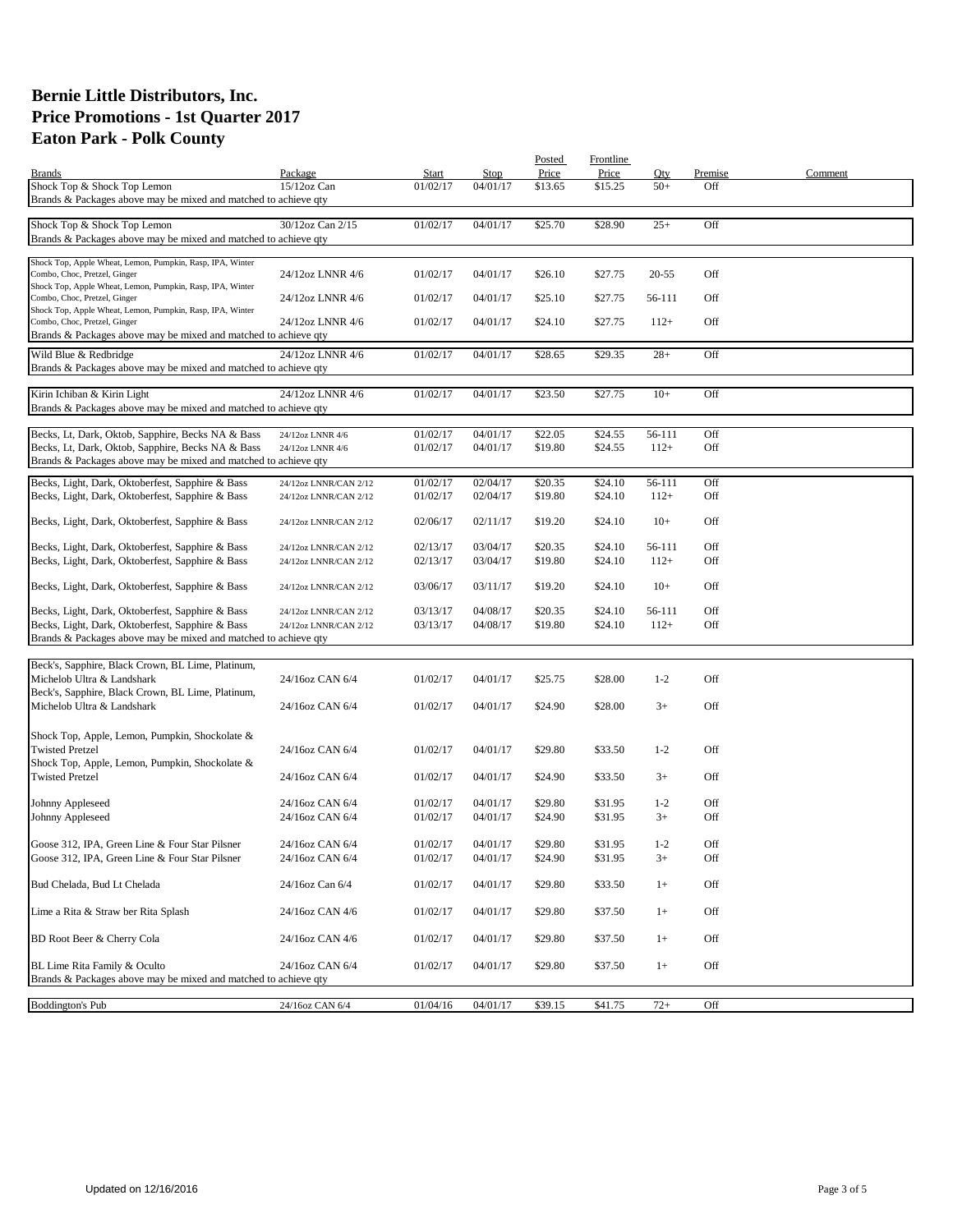| <b>Brands</b>                                                                                                                                                                                                                                                                          | Package                                         | Start                | Stop                 | Posted<br>Price    | Frontline<br>Price | Oty            | Premise    | Comment |
|----------------------------------------------------------------------------------------------------------------------------------------------------------------------------------------------------------------------------------------------------------------------------------------|-------------------------------------------------|----------------------|----------------------|--------------------|--------------------|----------------|------------|---------|
|                                                                                                                                                                                                                                                                                        |                                                 |                      |                      |                    |                    |                |            |         |
| BP Blueberry, Oktoberfest, Pumpkin, Summer, Winter, Spring,<br>Toasted Lager, Hoptical Illusion & Mosaic Session IPA                                                                                                                                                                   | 24/12oz LNNR 4/6                                | 01/02/17             | 04/01/17             | \$27.70            | \$30.90            | $25 - 55$      | Off        |         |
| BP Blueberry, Oktoberfest, Pumpkin, Summer, Winter, Spring,<br>Toasted Lager, Hoptical Illusion & Mosaic Session IPA                                                                                                                                                                   | 24/12oz LNNR 4/6                                | 01/02/17             | 04/01/17             | \$26.70            | \$30.90            | $56+$          | Off        |         |
| Goose 312, 312 Pale Ale, Honkers, IPA, Winter, Summer, Harvest<br>Ale, Sixth Day, Endless IPA, Rambler IPA, Oktob, 10 Hills Pale Ale,<br>Four Star, Green Line & Appleseed<br>Goose 312, 312 Pale Ale, Honkers, IPA, Winter, Summer, Harvest                                           | 24/12oz LNNR/Can 4/6                            | 01/02/17             | 04/01/17             | \$27.70            | \$30.90            | $25 - 55$      | Off        |         |
| Ale, Sixth Day, Endless IPA, Rambler IPA, Oktob, 10 Hills Pale Ale,<br>Four Star, Green Line & Appleseed<br>Brands & Packages above may be mixed and matched to achieve qty                                                                                                            | 24/12oz LNNR/Can 4/6                            | 01/02/17             | 04/01/17             | \$26.70            | \$30.90            | $56+$          | Off        |         |
| Shock Top, Wheat IPA, Lemon, Pumpkin, Variety, Apple, Winter,<br>Honey Bourbon, Choc, Pretzel & Ginger                                                                                                                                                                                 | 24/12oz LNNR/Can 2/12                           | 01/02/17             | 04/01/17             | \$24.60            | \$27.75            | 14-55          | Off        |         |
| Shock Top, Wheat IPA, Lemon, Pumpkin, Variety, Apple, Winter,<br>Honey Bourbon, Choc, Pretzel & Ginger                                                                                                                                                                                 | 24/12oz LNNR/Can 2/12                           | 01/02/17             | 04/01/17             | \$23.60            | \$27.75            | 56-111         | Off        |         |
| Shock Top, Wheat IPA, Lemon, Pumpkin, Variety, Apple, Winter,<br>Honey Bourbon, Choc, Pretzel & Ginger                                                                                                                                                                                 | 24/12oz LNNR/Can 2/12                           | 01/02/17             | 04/01/17             | \$22.60            | \$27.75            | $112+$         | Off        |         |
| Goose 312, 312 Pale, Honkers, IPA, Winter, Summer, Fall, Harvest<br>Ale, Endless IPA, Winter, Four Star, Green Line & Johnny<br>Appleseed<br>Goose 312, 312 Pale, Honkers, IPA, Winter, Summer, Fall, Harvest<br>Ale, Endless IPA, Winter, Four Star, Green Line & Johnny<br>Appleseed | 24/12oz LNNR/CN 2/12<br>24/12oz LNNR/CN 2/12    | 01/02/17<br>01/02/17 | 04/01/17<br>04/01/17 | \$26.25<br>\$25.25 | \$29.65<br>\$29.65 | 14-55<br>$56+$ | Off<br>Off |         |
| Stella, Stella Cidre, Hoegaarden, Belgian Sampler                                                                                                                                                                                                                                      | 24/11.2oz LNNR/Can 2/12 &<br>20/14.9oz Can 2/12 | 01/02/17             | 04/01/17             | \$27.50            | \$33.30            | 14-199         | Off        |         |
| Stella, Stella Cidre, Hoegaarden, Belgian Sampler                                                                                                                                                                                                                                      | 24/11.2oz LNNR/Can 2/12 &<br>20/14.9oz Can 2/12 | 01/02/17             | 04/01/17             | \$26.50            | \$33.30            | $200+$         | Off        |         |
| Brands & Packages above may be mixed and matched to achieve qty                                                                                                                                                                                                                        |                                                 |                      |                      |                    |                    |                |            |         |
| Goose Seasonal Sampler                                                                                                                                                                                                                                                                 | 24/12oz Can                                     | 01/02/17             | 04/01/17             | \$25.45            | \$28.85            | 14-55          | Off        |         |
| Goose Seasonal Sampler                                                                                                                                                                                                                                                                 | 24/12oz Can                                     | 01/02/17             | 04/01/17             | \$24.45            | \$28.85            | $56+$          | Off        |         |
| Brands & Packages above may be mixed and matched to achieve qty                                                                                                                                                                                                                        |                                                 |                      |                      |                    |                    |                |            |         |
| Goose Seasonal Sampler                                                                                                                                                                                                                                                                 | 24/12oz LNNR                                    | 01/02/17             | 04/01/17             | \$26.80            | \$28.85            | $10 - 55$      | Off        |         |
| Goose Seasonal Sampler                                                                                                                                                                                                                                                                 | 24/12oz LNNR                                    | 01/02/17             | 04/01/17             | \$25.50            | \$28.85            | 56-111         | Off        |         |
| Goose Seasonal Sampler                                                                                                                                                                                                                                                                 | 24/12oz LNNR                                    | 01/02/17             | 04/01/17             | \$24.50            | \$28.85            | $112+$         | Off        |         |
| Brands & Packages above may be mixed and matched to achieve qty                                                                                                                                                                                                                        |                                                 |                      |                      |                    |                    |                |            |         |
|                                                                                                                                                                                                                                                                                        |                                                 |                      |                      |                    |                    |                |            |         |
| Stella Artois                                                                                                                                                                                                                                                                          | 20/9.6oz LNR                                    | 01/02/17             | 04/01/17             | \$19.90            | \$21.95            | $3+$           | Off        |         |
| Stella Artois, Cidre, Hoegaarden, Leffe Blonde/Brown                                                                                                                                                                                                                                   | 24/11.2oz LNNR/Can 4/6                          | 01/02/17             | 04/01/17             | \$26.75            | \$32.55            | 72-111         | Off        |         |
| Stella Artois, Cidre, Hoegaarden, Leffe Blonde/Brown                                                                                                                                                                                                                                   | 24/11.2oz LNNR/Can 4/6                          | 01/02/17             | 04/01/17             | \$25.75            | \$32.55            | $112+$         | Off        |         |
| Brands & Packages above may be mixed and matched to achieve qty                                                                                                                                                                                                                        |                                                 |                      |                      |                    |                    |                |            |         |
| Montejo                                                                                                                                                                                                                                                                                | 24/12oz Can 2/12                                | 01/02/17             | 04/01/17             | \$19.95            | \$23.00            | $5+$           | Off & On   |         |
| Kona Longboard, Fire Rock, Pipeline, Wailua Wheat, Koko Brown,<br>Castaway, Big Wave, Lemongrass & Lavaman                                                                                                                                                                             | 24/12oz LNNR 4/6                                | 01/02/17             | 01/28/17             | \$25.56            | \$28.76            | $15+$          | On & Off   |         |
| Kona Longboard, Fire Rock, Pipeline, Wailua Wheat, Koko Brown,<br>Castaway, Big Wave, Lemongrass & Lavaman<br>Brands & Packages above may be mixed and matched to achieve qty                                                                                                          | 24/12oz LNNR 4/6                                | 02/27/17             | 04/01/17             | \$25.56            | \$28.76            | $15+$          | On & Off   |         |
| Kona Longboard, Castaway, Variety & Big Wave                                                                                                                                                                                                                                           | 2/12/12 LNNR & Can                              | 01/09/17             | 01/28/17             | \$23.98            | \$27.18            | $25+$          | On & Off   |         |
| Brands & Packages above may be mixed and matched to achieve qty                                                                                                                                                                                                                        |                                                 |                      |                      |                    |                    |                |            |         |
| Redhook ESB, IPA, Pilsner, Audible & Seasonal<br>Brands & Packages above may be mixed and matched to achieve qty                                                                                                                                                                       | 24/12oz LNNR 4/6                                | 01/30/17             | 02/25/17             | \$23.97            | \$27.17            | $15+$          | Off        |         |
| Redhook KCCO Black & Gold<br>Brands & Packages above may be mixed and matched to achieve qty                                                                                                                                                                                           | 24/12oz LNNR 4/6                                | 04/01/16             | 12/31/16             | \$25.56            | \$27.98            | $15+$          | On & Off   |         |
| Widmer Hefeweizen, Drop Top Amber Ale, Drifter Pale Ale, Rotator<br>IPA, Upheaval, Alchemy & BRRR<br>Brands & Packages above may be mixed and matched to achieve qty                                                                                                                   | 24/12oz LNNR 4/6                                | 01/30/17             | 02/25/17             | \$28.80            | \$32.00            | $15+$          | Off        |         |
| Widmer Omission IPA, Lager & Pale Ale<br>Brands & Packages above may be mixed and matched to achieve qty                                                                                                                                                                               | 24/12oz LNNR 4/6                                | 01/30/17             | 04/29/17             | \$28.80            | \$32.00            | $25+$          | Off        |         |